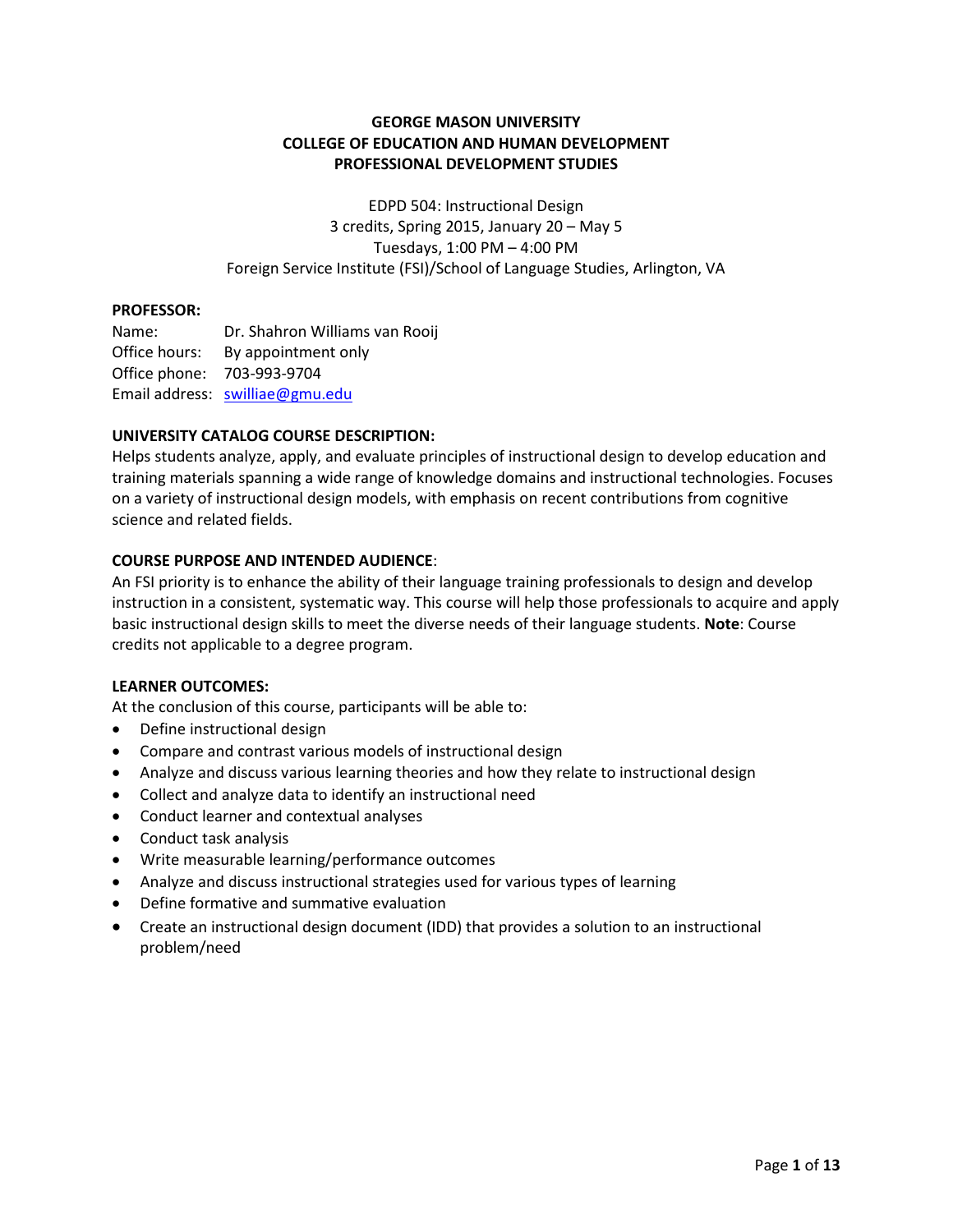### **PROFESSIONAL STANDARDS**:

### **International Board of Standards for Training, Performance and Instruction [\(IBSTPI\)](http://ibstpi.org/downloads/InstructionalDesignCompetencies.pdf), Instructional Design Competencies**

- A. Professional foundations
	- a. Communicate effectively in visual, oral and written form
- B. Planning and analysis
	- a. Conduct a needs assessment
	- b. Design a curriculum or program
	- c. Select and use a variety of techniques for determining instructional content
	- d. Identify and describe target population characteristics
	- e. Analyze the characteristics of the environment
	- f. Analyze the characteristics of existing and emerging technologies and their use in an instructional environment
	- g. Reflect upon the elements of a situation before finalizing design solutions and strategies
- C. Design and development
	- a. Select and use a variety of techniques to define and sequence the instructional content and strategies
	- b. Select or modify existing instructional materials
	- c. Develop instructional materials
	- d. Design instruction that reflects an understanding of the diversity of learners and groups of learners
	- e. Evaluate and assess instruction and its impact
- D. Implementation and management
	- a. Provide for the effective implementation of instructional products and programs

### **REQUIRED TEXTS**:

Morrison, G.R., Ross, S.M., Kalman, H.K., & Kemp, J.E. (2013). *Designing effective instruction* (7<sup>th</sup> edition). Hoboken: John Wiley & Sons

### **DIGITAL RESOURCES:**

- For the duration of the course, all course materials and completed assignments will be housed in an FSI-dedicated instance of the Blackboard Learning Management System (Bb LMS) hosted by George Mason University. Instructions on accessing the site will be provided on the first class day.
- At the conclusion of the course, FSI will migrate course participant work products to FSI's SharePoint site. Access to the Bb LMS will terminate at **11:59 PM EST** on **June 15, 2015**.

### **COURSE ASSIGNMENTS:**

There are **four (4)** assignments required for successful completion of this course:

### a. **Practitioner Profile (10 points)**

- a. FSI will provide a pool of names of individuals who serve (or have served) as instructional/training designers at FSI. FSI will also assist in setting up **focus group-style interviews** during which small groups of course members will each interview one practitioner.
- b. Interviews may be conducted via phone, email or face-to-face and should collect the following information about the practitioner:
	- i. Educational background
	- ii. Instructional design experience
	- iii. Current responsibilities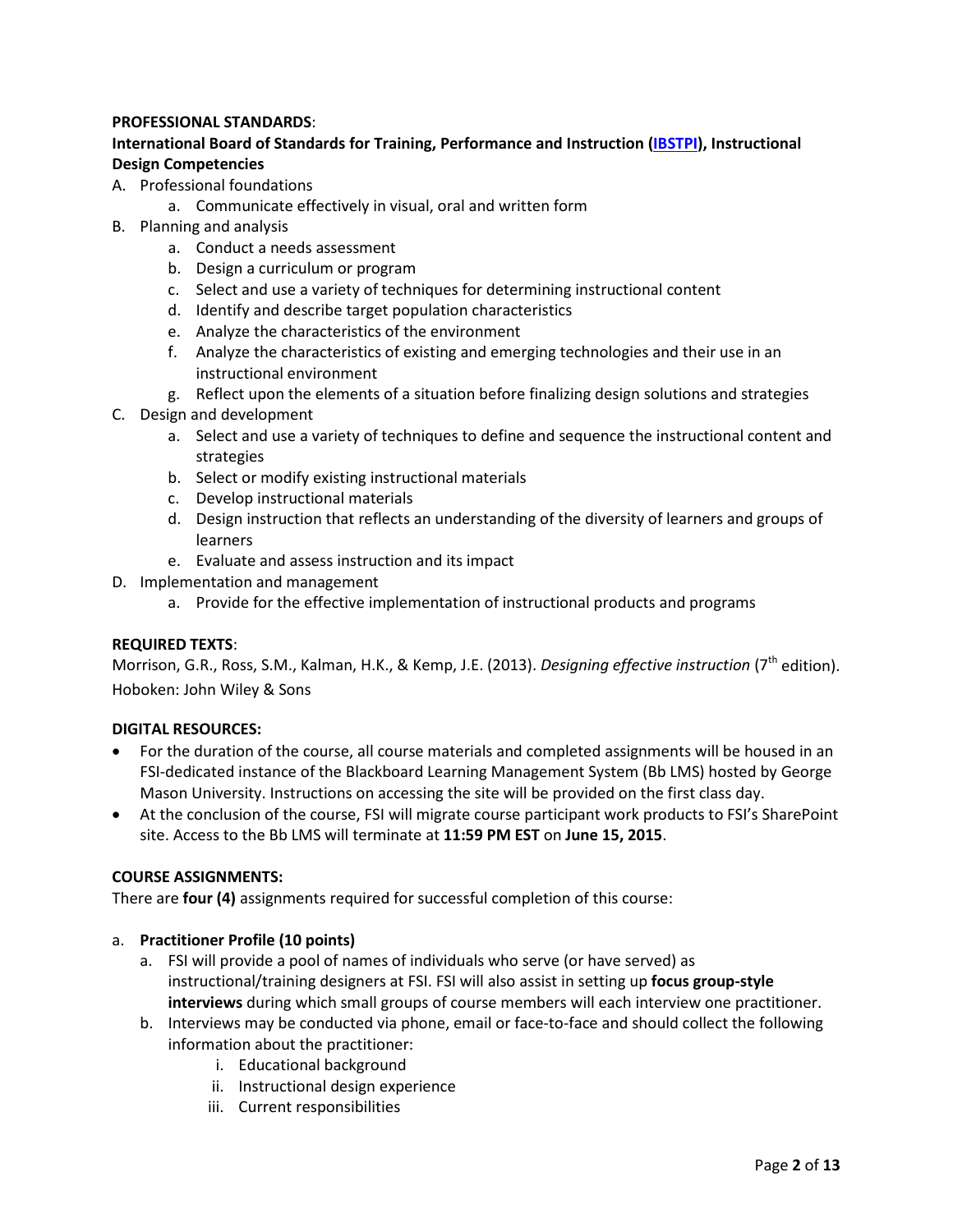- iv. Most successful instructional design project and why that project was successful
- v. Least successful instructional design project and why that project was not successful
- vi. Professional advice and/or lessons learned that the individual would offer to others entering the instructional design field
- c. Course members will **individually** prepare a 2 3 page single-spaced **summary** of the interview using standard Business English and upload it to the **ASSIGNMENTS** area on our Blackboard course site.
- d. Course members will discuss their interview experiences in class, particularly the most memorable lessons learned
- e. For more information on how your Practitioner Profile is assessed, please refer to the *Practitioner Profile Grading Rubric* at the back of this syllabus.

### b. **Panel Discussion of Course Readings – Team Assignment (15 points)**

- a. There are **five (5) course member-led** discussions. Each discussion corresponds to a topic in the course readings:
	- i. Learner and Contextual Analysis
	- ii. Task Analysis
	- iii. Instructional Objectives (text)/Learning Outcomes (FSI)
	- iv. Sequencing, Strategies, Messages
	- v. Formative and Summative Evaluation
- b. Each discussion will be led by a panel of **4-5** course members.
- c. Each panel will present a summary (30 minutes maximum) of the readings on their selected topic in class. The presentation should include a **one-page handout** for the class that describes the main ideas and highlights of the readings. The panel will select one (1) of its members to upload the handout and any slides used in the presentation to the **ASSIGNMENTS** area of our Blackboard course site.
- d. During class, the panel will pose questions and/or provide comments about the **relevance** of the readings to their work situation at FSI. All panel members must take part in leading the discussion.
- e. After class, course members may pose additional questions to the panel by posting those questions to the relevant forum on our Blackboard DISCUSSION BOARD.
- f. For more information on how discussion panel quality is assessed, please refer to the *Panel Discussion of Course Readings Grading Rubric* at the back of this syllabus.

### c. **Instructional Design Document & Presentation – Team Assignment (50 points)**

### *a. Instructional Design Document (40 points)*

- i. Working in teams of **3-5 members** (you may keep the same team members from your Panel groups or you may opt to work with entirely different people), course members will develop an instructional design document (IDD) which will detail their approach to a real instructional issue or problem at FSI.
- ii. The topic will be determined **by the team collaboratively** but should be related to your current or upcoming area of specialization (e.g., language basics, composition, cultural awareness).
- iii. The IDD will present the design concept and related materials in a professionallypolished document to the instructor. The design document will include the following components:
	- Executive Summary
	- Instructional Problem Definition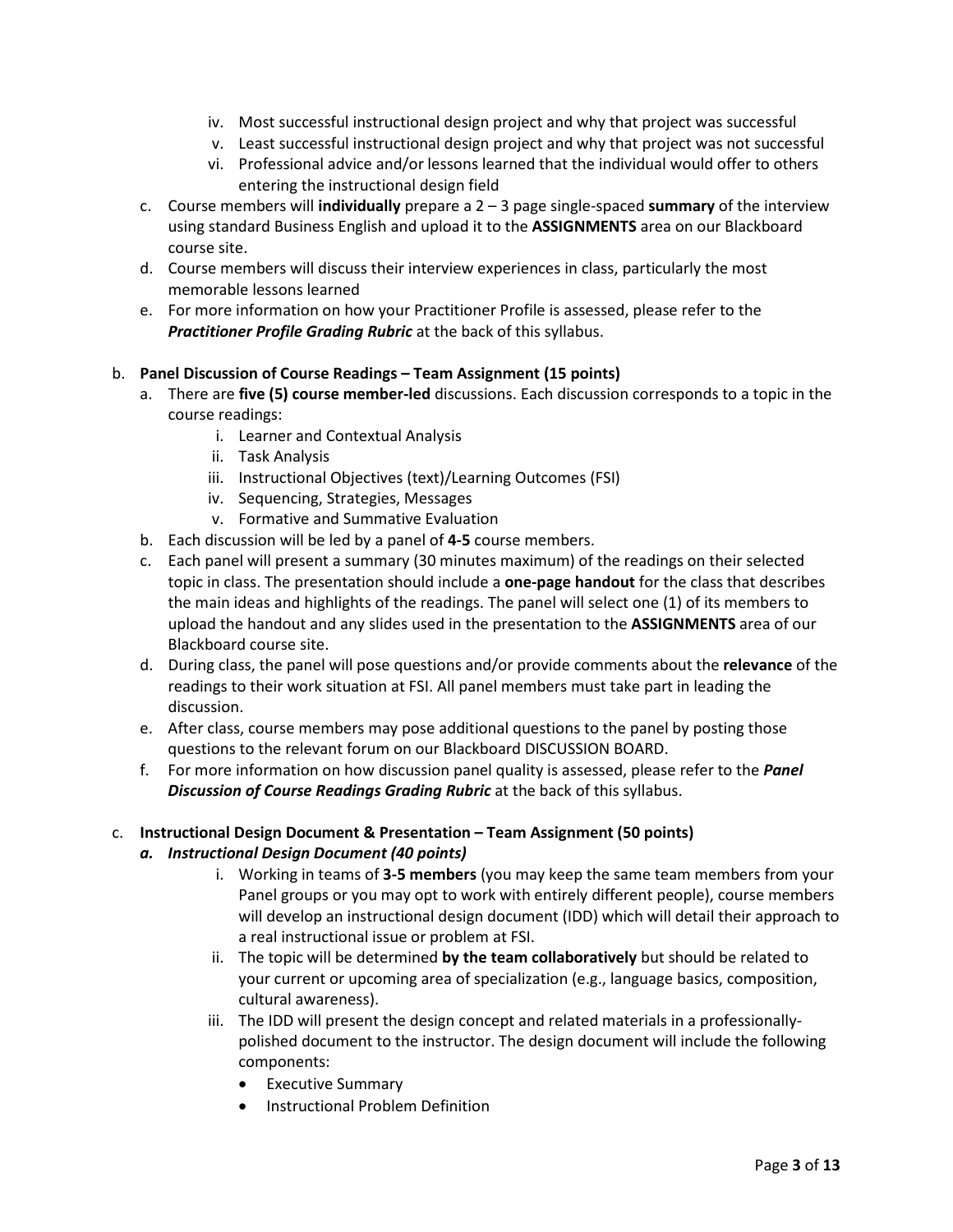- Learner and Context Analysis
- Task Analysis
- Learning Outcomes
- Instructional Approach (Sequencing, Strategies, Messages)
- Instructional Materials (Sample storyboards, flowcharts)
- Formative & Summative Evaluation Plan

## *b. Presentation (10 points)*

- i. The in-class team presentation will cover the following points:
	- Rationale for topic selection
	- Process used to develop the solutions
	- Essence of the design idea that demonstrates that your solution is the best choice based on the content of your IDD
	- Benefits of the solution to …
		- o target learners
		- o FSI as an organization
		- o Each team member's professional development
- ii. For more information on how your IDD and prototype are assessed, please refer to the *Instructional Design Document & Presentation Grading Rubric* at the back of this syllabus.

### d. **Peer Reviews of IDD Components (25 points)**

- a. There will be a total of five (5) peer reviews conducted throughout the semester, each corresponding to one of the components of the IDD and each reflecting the iterative nature of the instructional design process:
	- i. Peer Review #1: Problem Definition
	- ii. Peer Review #2: Learner and Contextual Analysis
	- iii. Peer Review #3: Task Analysis
	- iv. Peer Review #4: Learning Outcomes, Instructional Approach, Limitations/Constraints, Materials
	- v. Peer Review #5: Formative & Summative Evaluation Plan
- b. Each course member will be asked to provide constructive evaluative feedback to other teams as you work on the various components of the IDD. There will be one in-class peer review for each of the five reviews, so that everyone can familiarize themselves with the peer review process.
- c. You will then provide feedback to **at least** two teams other than your own by posting your comments to the relevant forum on our Blackboard DISCUSSION BOARD.
- c. Your feedback will be based on the relevant criteria set down in the *Instructional Design Document & Prototype Presentation Grading Rubric,* a copy of which is at the end of this Syllabus as well as on the Bb course site.
- d. Please consult the *Student Guidelines for Peer Reviews* posted in the **RESOURCES** section of the Bb course site for more information about providing feedback to the other teams.
- e. Instructor comments on each of the documents submitted for peer review will be posted to your **private Team spaces**, so as not to unduly influence the feedback of fellow course members.
- f. **Note: Postings made after a peer review week has ended will receive zero points**.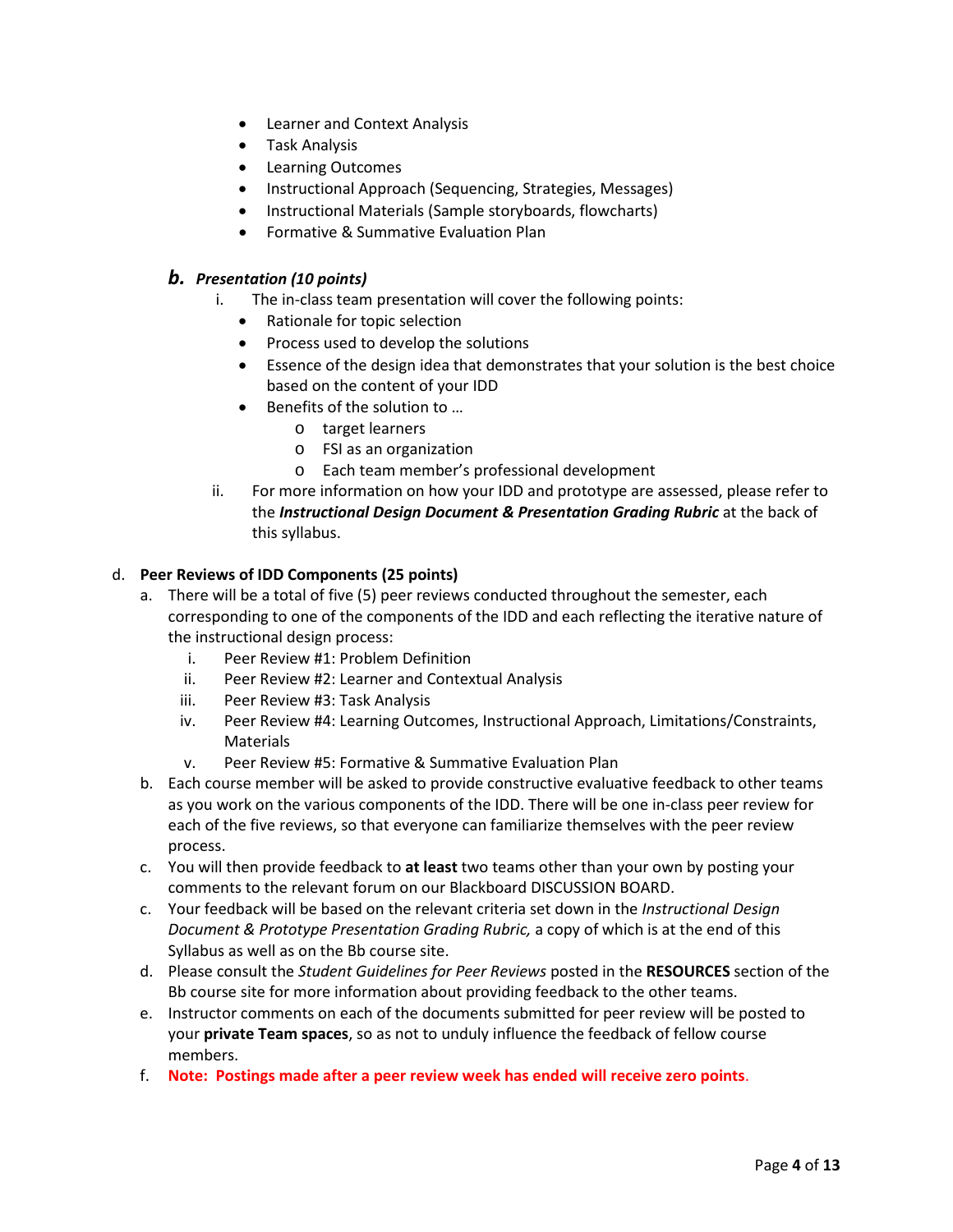#### **Total Possible Points for all Assignments: 100**

#### **GRADING:**

The grading scale used in this course is the official George Mason University scale for graduate-level courses. Decimal percentage values ≥.5 will be rounded up (e.g., 92.5% will be rounded up to 93%); decimal percentage values <.5 will be rounded down (e.g., 92.4% will be rounded down to 92%).

| <b>Letter Grade</b> | <b>Total Points Earned</b> |
|---------------------|----------------------------|
| A                   | 93%-100%                   |
| $A -$               | 90%-92%                    |
| $B+$                | 88%-89%                    |
| B                   | 83%-87%                    |
| <b>B-</b>           | 80%-82%                    |
| C                   | 70%-79%                    |
|                     | <70%                       |

#### **GMU POLICIES AND RESOURCES FOR STUDENTS**

- a. Students must adhere to the guidelines of the George Mason University Honor Code (See [http://oai.gmu.edu/the-mason-honor-code-2/\)](http://oai.gmu.edu/the-mason-honor-code-2/).
- b. Students must follow the university policy for Responsible Use of Computing (See **http://universitypolicy.gmu.edu/policies/responsible-use-of-computing/**).
- c. Students are responsible for the content of university communications sent to their George Mason University email account and are required to activate their account and check it regularly. All communication from the university, college, school, and program will be sent to students solely through their Mason email account.
- d. The George Mason University Counseling and Psychological Services (CAPS) staff consists of professional counseling and clinical psychologists, social workers, and counselors who offer a wide range of services (e.g., individual and group counseling, workshops and outreach programs) to enhance students' personal experience and academic performance (See **<http://caps.gmu.edu/>**).
- e. Students with disabilities who seek accommodations in a course must be registered with the George Mason University Office of Disability Services (ODS) and inform their instructor, in writing, at the beginning of the semester (See **<http://ods.gmu.edu/>**).
	- f. Students must follow the university policy stating that all sound emitting devices shall be turned off during class unless otherwise authorized by the instructor.
	- g. The George Mason University Writing Center staff provides a variety of resources and services (e.g., tutoring, workshops, writing guides, handbooks) intended to support students as they work to construct and share knowledge through writing (See **<http://writingcenter.gmu.edu/>**).

#### **PROFESSIONAL DISPOSITIONS**

Students are expected to exhibit professional behaviors and dispositions at all times.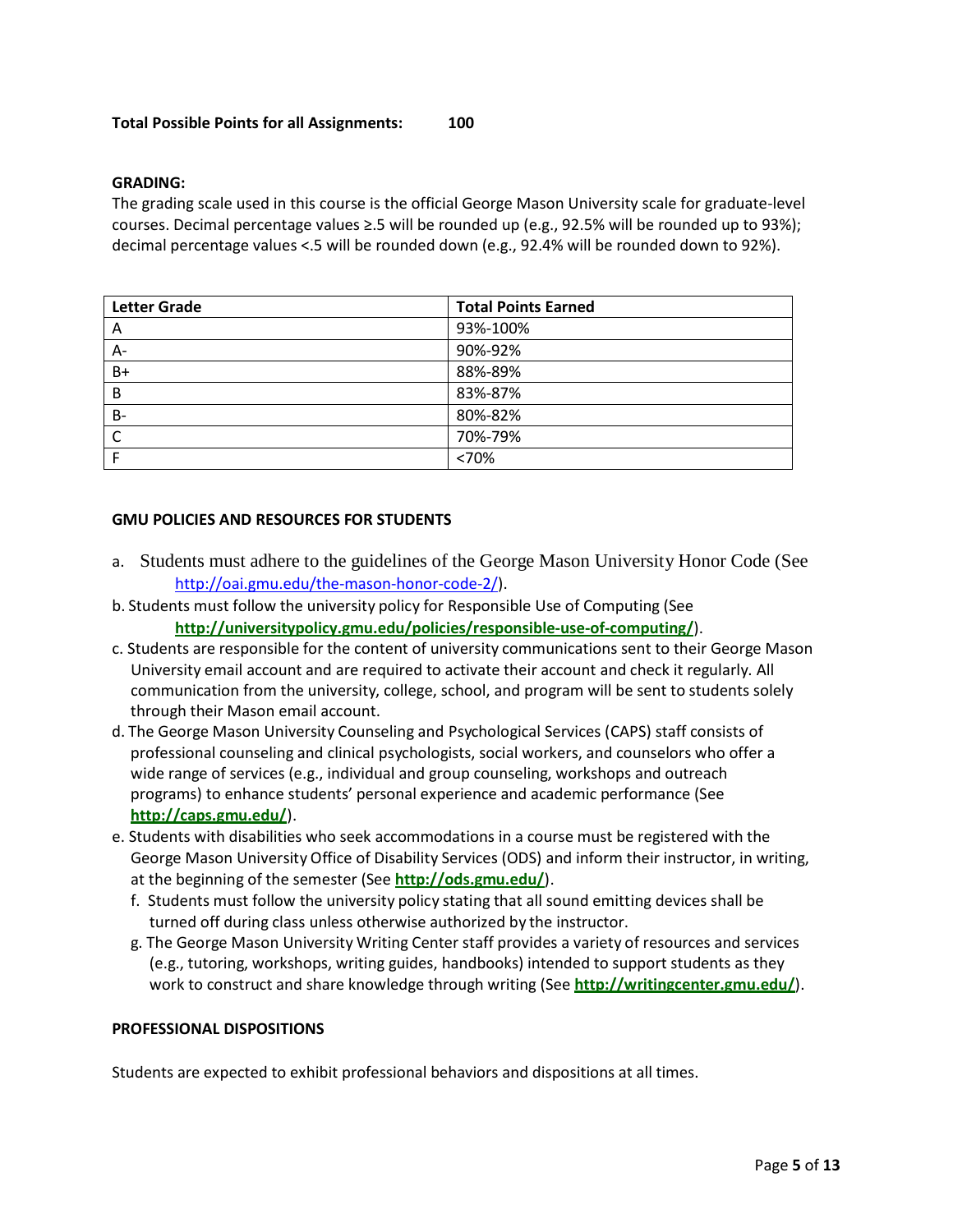### **CORE VALUES COMMITMENT**

The College of Education & Human Development is committed to collaboration, ethical leadership, innovation, research-based practice, and social justice. Students are expected to adhere to these principles: **<http://cehd.gmu.edu/values/>**.

**For additional information on the College of Education and Human Development, Graduate School of Education, please visit our website <http://gse.gmu.edu/>**.

## **COURSE SCHEDULE**:

| <b>DATE</b>       |           | <b>CLASS AGENDA</b>                           |           | <b>ASSIGNMENTS FOR NEXT CLASS</b>   |
|-------------------|-----------|-----------------------------------------------|-----------|-------------------------------------|
| Week 1            | $\bullet$ | Introductions                                 | $\bullet$ | Read chapters 1 and 2 in the        |
| Jan. 20           | $\bullet$ | Review syllabus                               |           | Morrison text                       |
|                   | $\bullet$ | Sign-up for Panel Discussion team             | $\bullet$ | <b>Draft Instructional Problem</b>  |
|                   | $\bullet$ | Blackboard course site orientation            |           | Definition and upload to the        |
|                   | $\bullet$ | Instructor presentation: Instructional Design |           | designated forum on the Bb          |
|                   |           | <b>Overview</b>                               |           | <b>DISCUSSION BOARD</b>             |
|                   | $\bullet$ | Sign-up for IDD project team and select       |           |                                     |
|                   |           | project topic                                 |           |                                     |
| Week <sub>2</sub> | $\bullet$ | Peer Review #1 - present draft Instructional  | $\bullet$ | Read chapter 3 in Morrison text     |
| Jan. 27           |           | Definition                                    | $\bullet$ | Panel #1: Prepare handout for       |
|                   | $\bullet$ | Group work: Revise Instructional Problem      |           | panel discussion and upload to the  |
|                   |           | Definition                                    |           | designated forum on the Bb          |
|                   | $\bullet$ | Instructor presentation: Learner and Context  |           | <b>DISCUSSION BOARD AND</b>         |
|                   |           | <b>Analysis: Data Collection Techniques</b>   |           | <b>ASSIGNMENTS link</b>             |
| Week 3            | $\bullet$ | Panel #1 leads discussion on Learner and      | $\bullet$ | Complete first draft of Learner and |
| Feb. 3            |           | <b>Context Analysis</b>                       |           | Context Analysis and upload to the  |
|                   | $\bullet$ | Instructor summary of Learner and Context     |           | designated forum on the Bb          |
|                   |           | Analysis                                      |           | <b>DISCUSSION BOARD</b>             |
|                   | $\bullet$ | Group work: Begin drafting Learner and        |           |                                     |
|                   |           | <b>Context Analysis</b>                       |           |                                     |
| Week 4            | $\bullet$ | Peer Review #2 - present draft Learner and    | $\bullet$ | Read chapter 4 in Morrison text     |
| Feb. 10           |           | <b>Context Analysis</b>                       | $\bullet$ | Panel #2: Prepare handout for       |
|                   | $\bullet$ | Group work: Revise Learner and Context        |           | panel discussion and upload to the  |
|                   |           | Analysis                                      |           | designated forum on the Bb          |
|                   | $\bullet$ | Instructor presentation: Overview of Task     |           | <b>DISCUSSION BOARD AND</b>         |
|                   |           | Analysis                                      |           | <b>ASSIGNMENTS link</b>             |
| Week 5            | $\bullet$ | Panel #2 leads discussion on Task Analysis    | $\bullet$ | Complete draft Task Analysis and    |
| Feb. 17           | $\bullet$ | Instructor summary of Task analysis           |           | upload to the designated forum on   |
|                   | $\bullet$ | Group work: Begin drafting Task Analysis      |           | the Bb DISCUSSION BOARD             |
| Week 6            | $\bullet$ | Peer Review #3 - present draft Task Analysis  | $\bullet$ | <b>Upload Practitioner Profile</b>  |
| <b>Feb. 24</b>    | $\bullet$ | Group work: Revise Task Analysis              |           | assignment to instructor by 11:59   |
|                   | $\bullet$ | Preparation for Practitioner Profile          |           | PM on Sunday, March 1               |
|                   |           | summaries and presentations                   |           |                                     |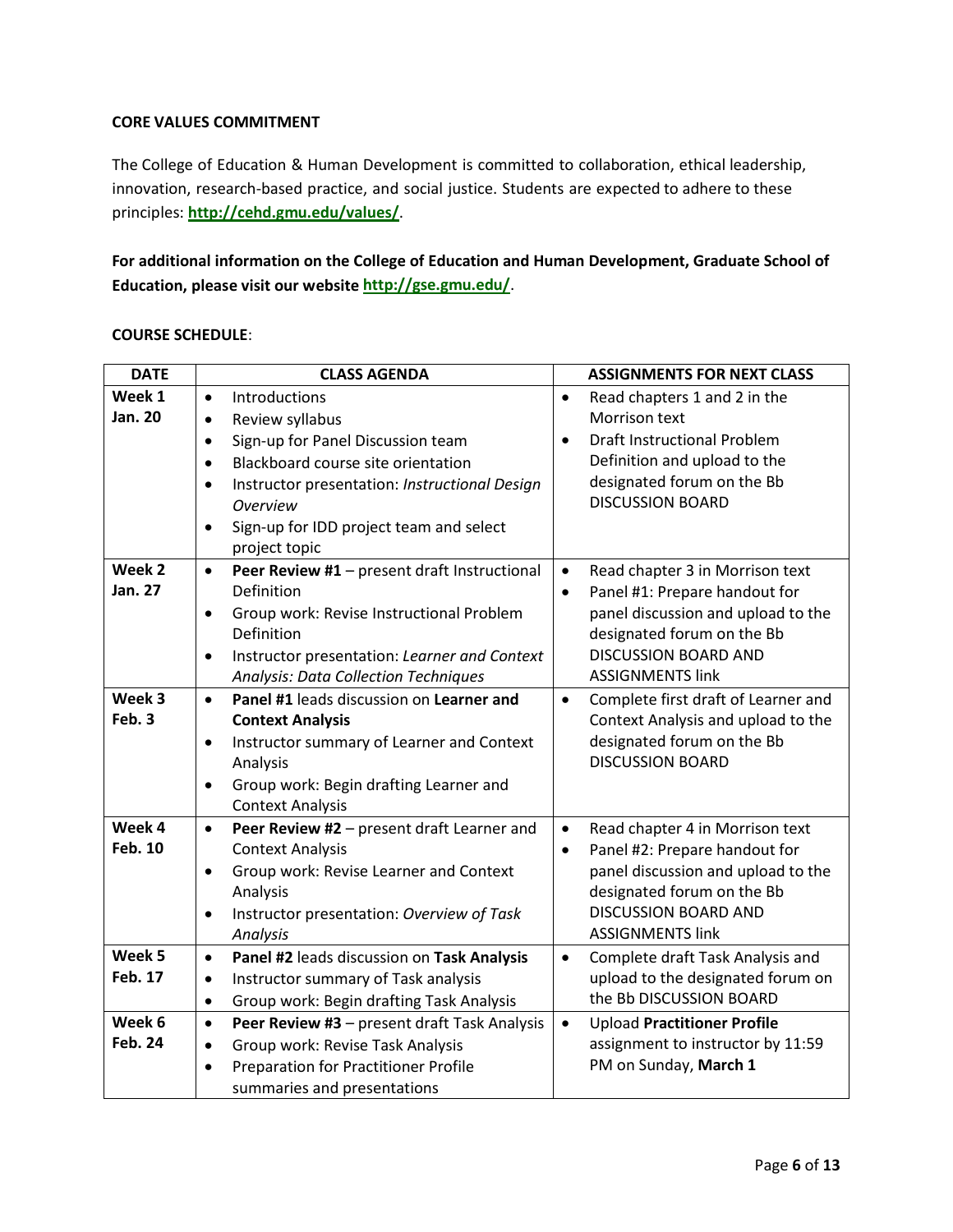| <b>DATE</b><br><b>CLASS AGENDA</b>                                                                                        | <b>ASSIGNMENTS FOR NEXT CLASS</b>       |
|---------------------------------------------------------------------------------------------------------------------------|-----------------------------------------|
| Week 7<br><b>Practitioner Profile presentations</b><br>Read chapter 5 in Morrison text<br>$\bullet$<br>$\bullet$          |                                         |
| Mar. 3<br>Instructor presentation: Writing<br>Review Gagné's Conditions of<br>$\bullet$<br>٠                              |                                         |
| <b>Instructional Objectives</b><br>Learning                                                                               |                                         |
| <b>Review Techniques &amp; Methods for</b><br>$\bullet$                                                                   |                                         |
| <b>Writing Objectives/Performance</b>                                                                                     |                                         |
| <b>Outcomes</b>                                                                                                           |                                         |
| Panel #3: Prepare handout for<br>$\bullet$                                                                                |                                         |
|                                                                                                                           | panel discussion and upload to the      |
| designated forum on the Bb                                                                                                |                                         |
| <b>DISCUSSION BOARD AND</b>                                                                                               |                                         |
| <b>ASSIGNMENTS link</b>                                                                                                   |                                         |
| Week 8<br><b>Spring Break, No Classes</b>                                                                                 |                                         |
| <b>Mar. 10</b>                                                                                                            |                                         |
| Week 9<br>Panel #3 leads discussion on Instructional<br>$\bullet$<br>$\bullet$                                            | <b>Complete draft Learning Outcomes</b> |
| <b>Mar. 17</b><br><b>Objectives</b><br>and upload to the designated                                                       |                                         |
| forum on the Bb DISCUSSION<br>Instructor summary of Instructional<br>$\bullet$                                            |                                         |
| <b>BOARD</b><br>Objectives                                                                                                |                                         |
| Group work: Begin drafting Instructional<br>$\bullet$                                                                     |                                         |
| Objectives                                                                                                                |                                         |
| Week 10<br>Peer Review #4 - present draft Instructional<br>$\bullet$<br>$\bullet$                                         | Read chapters 6-8 in Morrison text      |
| <b>Mar. 24</b><br><b>Objectives</b><br>Read the article Curriculum<br>$\bullet$                                           |                                         |
| Group work: Revise Instructional Objectives<br>Approaches in Language Teaching<br>$\bullet$                               |                                         |
| Instructor presentation: Instructional<br>$\bullet$<br>Panel #4: Prepare handout for<br>$\bullet$                         |                                         |
| Approach-Sequencing, Strategies, Messages                                                                                 | panel discussion and upload to the      |
| designated forum on the Bb                                                                                                |                                         |
| <b>DISCUSSION BOARD AND</b>                                                                                               |                                         |
| <b>ASSIGNMENTS link</b>                                                                                                   |                                         |
| Week 11<br>Panel #4 leads discussion on Instructional<br>Complete draft Instructional<br>$\bullet$<br>٠<br><b>Mar. 31</b> |                                         |
| Approach and upload to the<br>Approach                                                                                    |                                         |
| designated forum on the Bb<br>Instructor summary of Instructional<br>$\bullet$<br><b>DISCUSSION BOARD</b>                 |                                         |
| Approach<br>Group work: Begin drafting Instructional                                                                      |                                         |
| $\bullet$<br>٠<br>Approach<br>text                                                                                        | Read chapters 9 and 10 in Morrison      |
| Week 12<br>Peer Review #5 - present draft Instructional<br>Revise Instructional Approach<br>$\bullet$<br>$\bullet$        |                                         |
| Apr. 7<br>Read chapters 11-13 in Morrison<br>Approach<br>$\bullet$                                                        |                                         |
| Selecting media: Cruising the Directory of<br>text<br>$\bullet$                                                           |                                         |
| <b>Learning &amp; Performance Tools</b><br>Read the Kirkpatrick Model of<br>٠                                             |                                         |
| Instructor presentation: Introduction to<br><b>Evaluation</b><br>$\bullet$                                                |                                         |
| Evaluation<br>Panel #5: Prepare handout for<br>$\bullet$                                                                  |                                         |
|                                                                                                                           | panel discussion and upload to the      |
| designated forum on the Bb                                                                                                |                                         |
| DISCUSSION BOARD AND                                                                                                      |                                         |
| <b>ASSIGNMENTS link</b>                                                                                                   |                                         |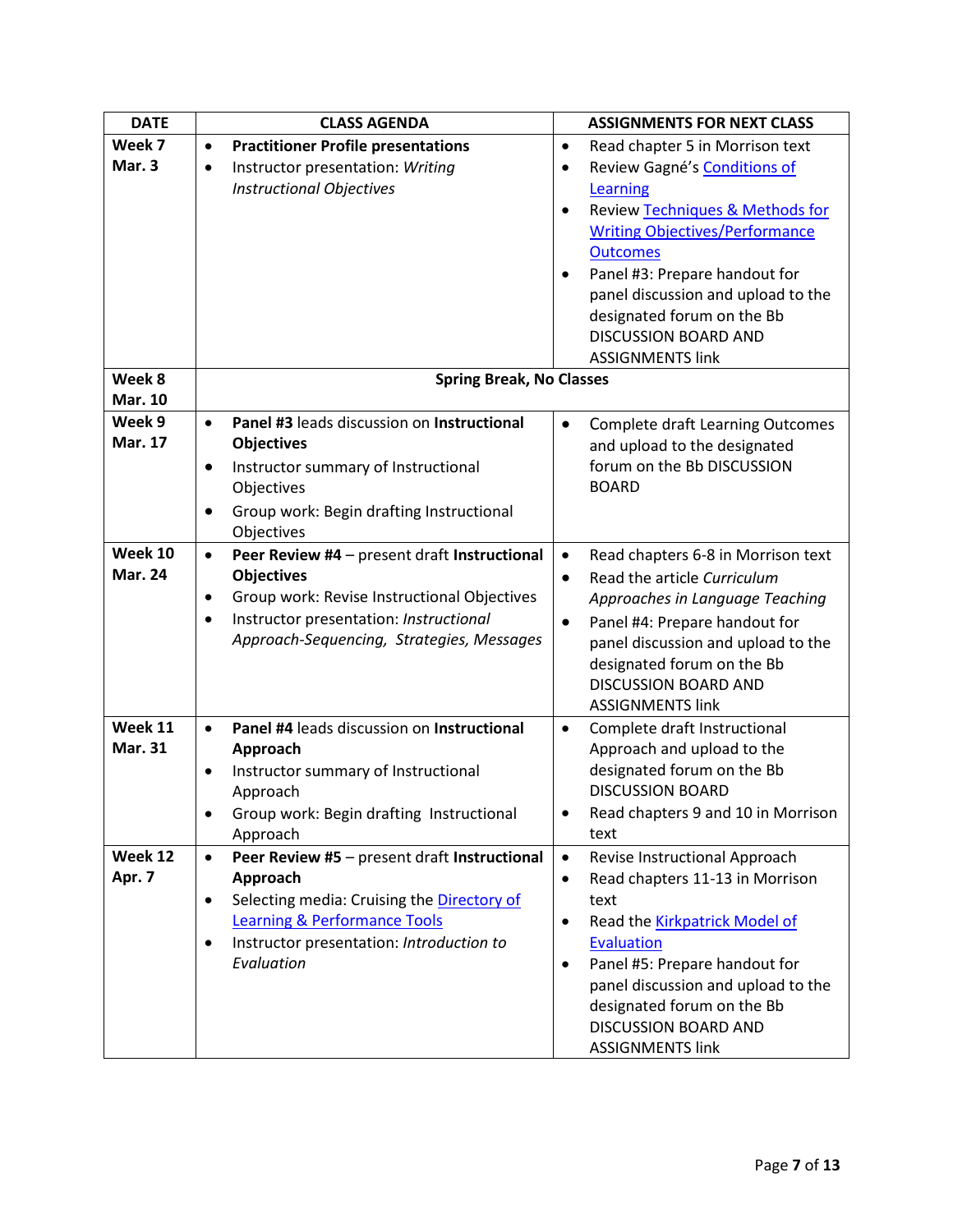| <b>DATE</b>    |           | <b>CLASS AGENDA</b>                            |           | <b>ASSIGNMENTS FOR NEXT CLASS</b> |
|----------------|-----------|------------------------------------------------|-----------|-----------------------------------|
| Week 13        | $\bullet$ | <b>Panel #5 leads discussion on Evaluation</b> | $\bullet$ | Work on consolidated IDD &        |
| Apr. 14        | $\bullet$ | Instructor summary of Evaluation               |           | presentation                      |
|                | $\bullet$ | Group work: Begin drafting Formative and       |           |                                   |
|                |           | <b>Summative Evaluation</b>                    |           |                                   |
| Week 14        | $\bullet$ | Preparation/scheduling of final project        | $\bullet$ | Finalize presentations and upload |
| Apr. 21        |           | presentations                                  |           | to the ASSIGNMENTS link by 11:59  |
|                | $\bullet$ | <b>Mason Course Evaluation Surveys</b>         |           | PM on Sunday, April 26            |
| Week 15        | $\bullet$ | <b>Final Project Presentations: I</b>          |           |                                   |
| <b>Apr. 28</b> |           |                                                |           |                                   |
| Week 16        | $\bullet$ | <b>Final Project Presentations: II</b>         |           | Upload final IDD by 11:59 PM on   |
| May 5          | ٠         | Course wrap-up                                 |           | Sunday, May 10                    |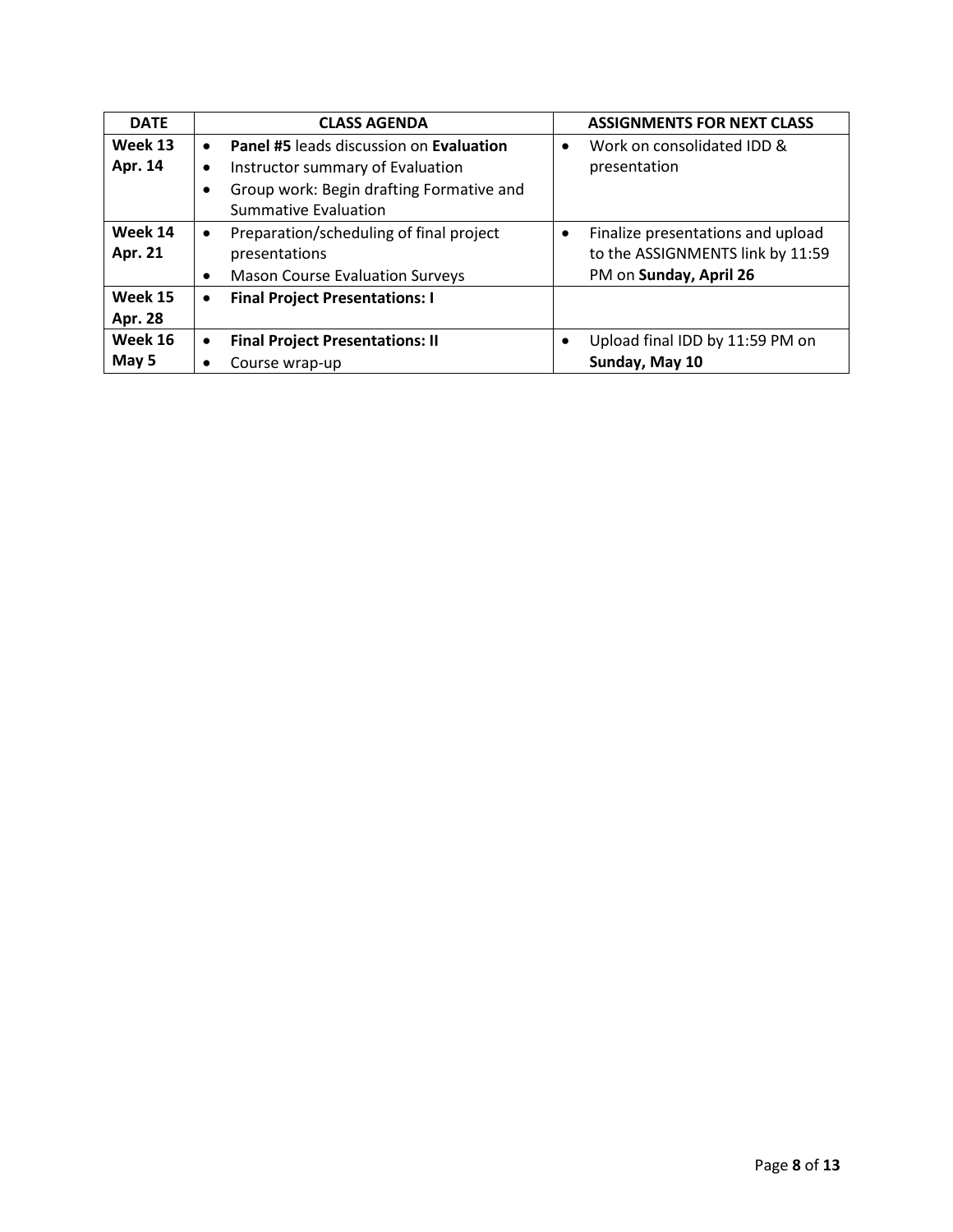# **ASSESSMENT RUBRICS:**

# **A. Practitioner Profile Grading Rubric (Total Possible Points: 10)**

| <b>Criteria</b>      | <b>Does Not Meet</b>     | <b>Meets Standards</b>     | <b>Exceeds Standards</b>  |
|----------------------|--------------------------|----------------------------|---------------------------|
|                      | <b>Standards</b>         |                            |                           |
| <b>Completeness:</b> | One or more of the six   | All six elements of the    | All six elements of the   |
|                      | elements of the          | assignment are present,    | assignment are present    |
|                      | assignment is missing,   | but only some covered      | and covered in a          |
|                      | remainder covered        | in a substantive way       | substantive way           |
|                      | superficially            |                            |                           |
|                      | Point values: 0.00-3.79  | Point values: 3.80-4.94    | Point values: 4.95-5.00   |
| Clarity:             | Major points not clearly | Major points are stated    | Major points are stated   |
|                      | stated, little or no     | clearly, some supported    | clearly, supported by     |
|                      | specific details,        | with specific details,     | specific details,         |
|                      | examples, or analysis    | examples or analyses       | examples or analysis      |
|                      | Point values: 0.00-2.49  | Point values: 2.50-2.94    | Point values: 2.95-3.00   |
| Organization:        | Paper is unstructured    | Structure of the paper is  | Structure of the paper is |
|                      | and hard to follow       | generally clear, little or | clear and easy to follow, |
|                      |                          | no use of headings and     | with use of accurate      |
|                      |                          | sub-headings               | headings and sub-         |
|                      |                          |                            | headings                  |
|                      | Point values: 0.00-0.79  | Point values: 0.80-0.94    | Point values: 0.95-1.00   |
| Language:            | Rules of English         | Rules of English           | Rules of grammar,         |
|                      | grammar, usage,          | grammar, usage,            | usage, spelling and       |
|                      | spelling and             | spelling and               | punctuation are           |
|                      | punctuation are not      | punctuation are            | followed consistently     |
|                      | followed, multiple       | generally followed         | throughout the paper,     |
|                      | language errors          | throughout the paper,      | no language errors        |
|                      |                          | one or two minor           |                           |
|                      |                          | language errors            |                           |
|                      | Point values: 0.0-0.79   | Point values: 0.80-0.94    | Point values: 0.95-1.00   |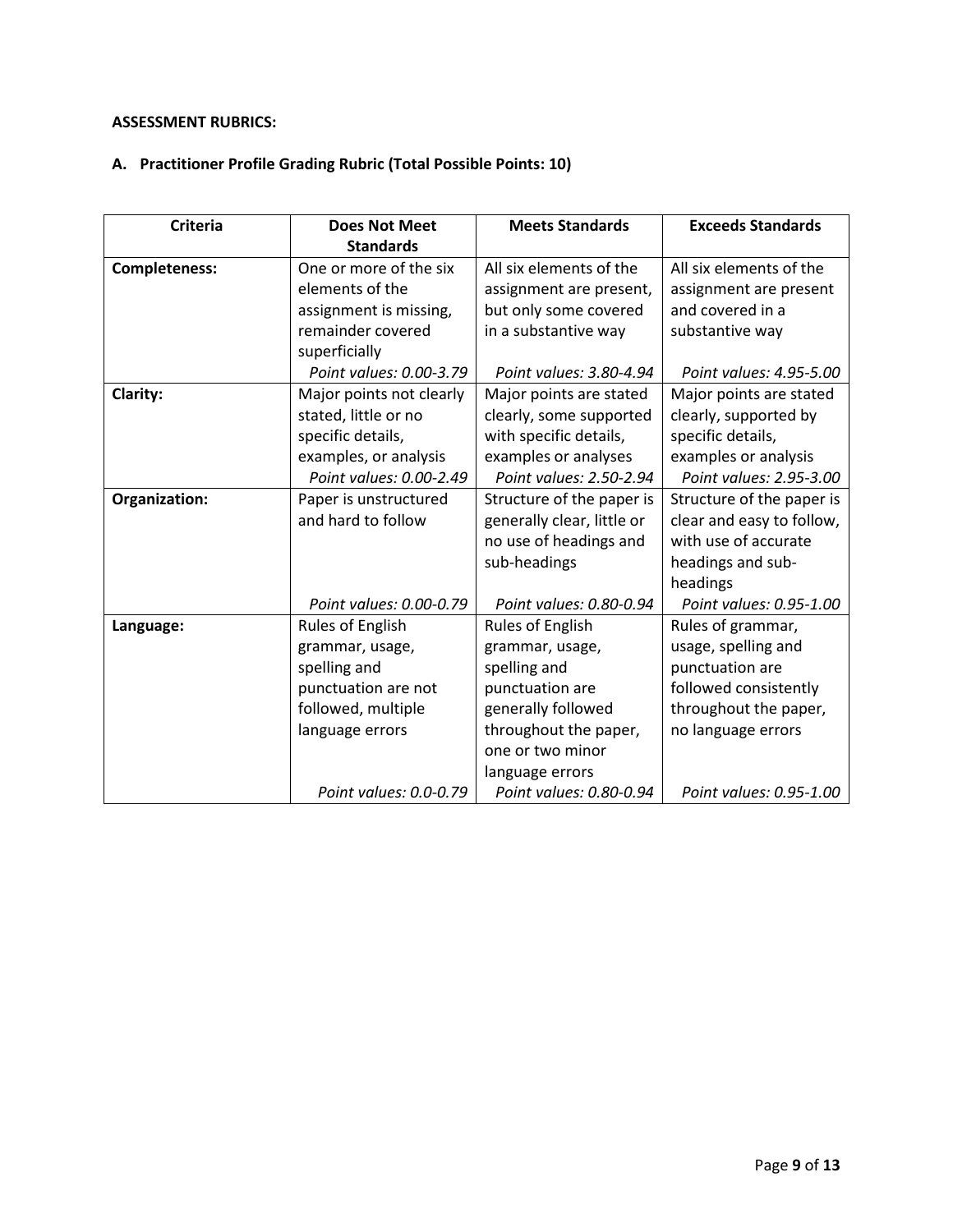| <b>Criteria</b>          | <b>Does Not Meet</b>     | <b>Meets Standards</b>    | <b>Exceeds Standards</b>   |
|--------------------------|--------------------------|---------------------------|----------------------------|
|                          | <b>Standards</b>         |                           |                            |
| <b>Preparation:</b>      | Most aspects of the      | Most aspects of the       | All aspects of the         |
|                          | presentation were not    | presentation were well    | presentation were well     |
|                          | well prepared and        | prepared and presenters   | prepared and presenters    |
|                          | presenters               | demonstrated some grasp   | demonstrated a complete    |
|                          | demonstrated little or   | of topic                  | grasp of topic             |
|                          | no grasp of topic        |                           |                            |
|                          | Point values: 0.00-3.19  | Point values: 3.20-.94    | Point values: 3.95-4.00    |
| <b>Content Coverage/</b> | Few aspects of the topic | Most aspects of the topic | All aspects of the topic   |
| Ideas:                   | were covered and most    | were covered and most     | were covered effectively   |
|                          | were not placed in the   | were placed in the FSI    | and all were placed in the |
|                          | <b>FSI context</b>       | context                   | <b>FSI context</b>         |
|                          |                          |                           |                            |
|                          | Point values: 0.00-2.49  | Point values: 2.50-2.94   | Point values: 2.95-3.00    |
| <b>Team</b>              | Major errors/issues in   | Some minor errors in      | Team was well              |
| Coordination:            | working as a team        | coordination and/or       | coordinated and all        |
|                          |                          | collaboration             | members collaborated       |
|                          |                          |                           | and cooperated             |
|                          | Point values: 0.00-2.49  | Point values: 2.50-2.94   | Point values: 2.95-3.00    |
| <b>Facilitation:</b>     | No supplementary         | Presenters occasionally   | Presenters often           |
|                          | comment or probing       | supplemented comments     | supplemented comments      |
|                          | questions/hypotheses     | with additional probing   | with additional probing    |
|                          | to stimulate class       | questions or hypotheses   | questions or hypothesis    |
|                          | discussion               | to stimulate class        | to stimulate class         |
|                          |                          | discussion                | discussion                 |
|                          | Point values: 0.00-2.49  | Point values: 2.50-2.94   | Point values: 2.95-3.00    |
| Handout:                 | Handout did not          | Handout generally         | Handout consistently       |

supported the discussion and most aspects were

*Point values: 1.60-1.94*

covered

support the discussion, few aspects were

*Point values: 0.00-1.59*

covered

# **B. Panel Discussion of Course Readings Grading Rubric (Total Possible Points: 15)**

supported the discussion and all aspects were covered completely

*Point values: 1.95-2.00*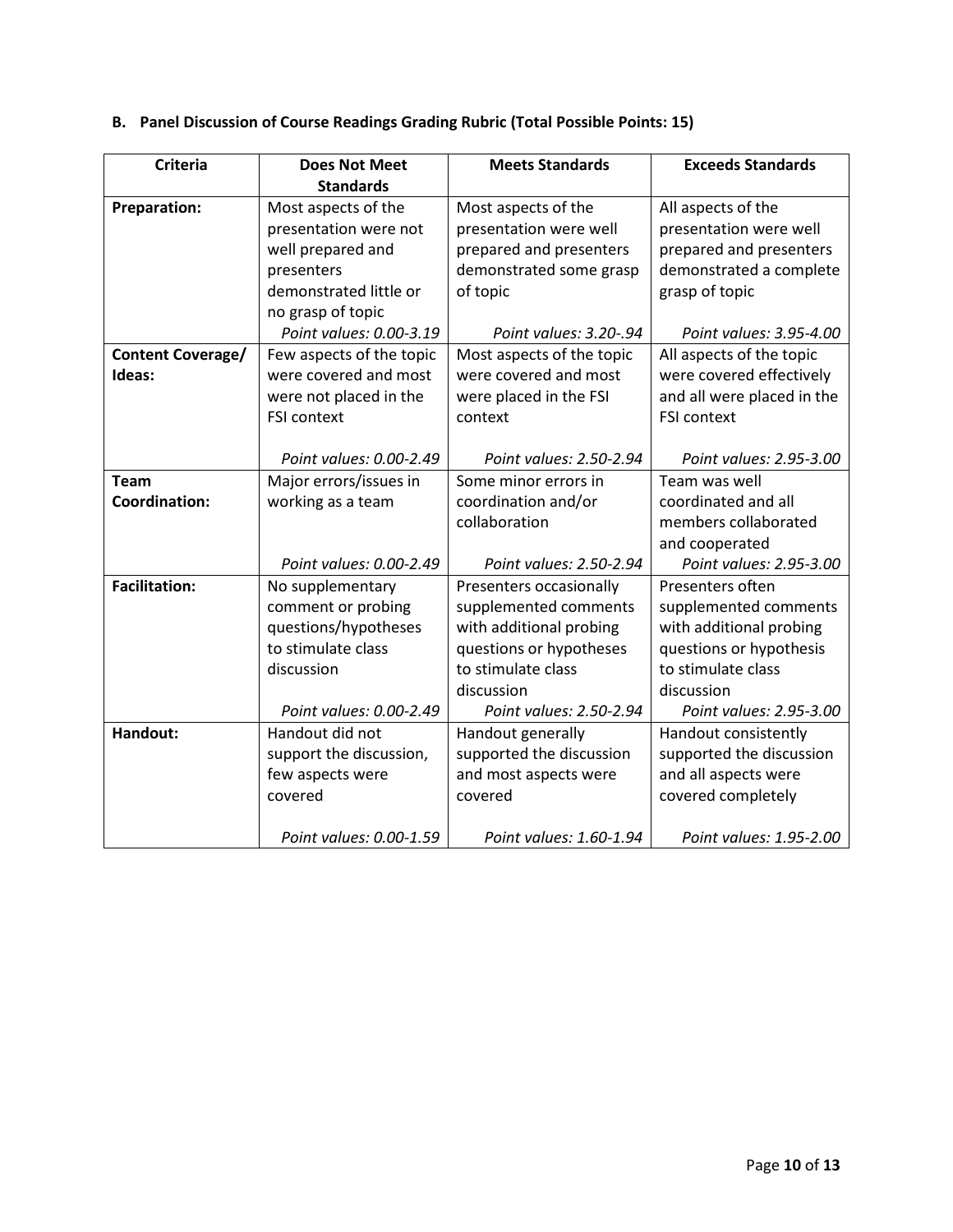| <b>Criteria</b>                                        | <b>Does Not Meet</b>      | <b>Meets Standards</b>      | <b>Exceeds Standards</b> |  |  |  |
|--------------------------------------------------------|---------------------------|-----------------------------|--------------------------|--|--|--|
|                                                        | <b>Standards</b>          |                             |                          |  |  |  |
| <b>Instructional Design Document (IDD) [40 points]</b> |                           |                             |                          |  |  |  |
| <b>Executive Summary:</b>                              | Summary misses most       | Provides a summary of       | Provides a clear         |  |  |  |
|                                                        | IDD components or is      | most components of          | summary of all IDD       |  |  |  |
|                                                        | unclear; exceeds word     | the IDD; exceeds word       | components in 300        |  |  |  |
|                                                        | limit                     | limit                       | words or less            |  |  |  |
|                                                        | Point values: 0.00-1.59   | Point values: 1.60-1.94     | Point values: 1.95-2.00  |  |  |  |
| <b>Problem definition:</b>                             | Instructional design      | Instructional design        | Instructional design     |  |  |  |
|                                                        | problem is not clearly    | problem is articulated      | problem is articulated   |  |  |  |
|                                                        | stated                    | clearly, but with little or | clearly and supported    |  |  |  |
|                                                        |                           | no supporting data          | with a variety of data   |  |  |  |
|                                                        |                           |                             | sources                  |  |  |  |
|                                                        | Point values: 0.00-2.39   | Point values: 3.40-3.94     | Point value: 3.95-4.00   |  |  |  |
| <b>Learner &amp; Context</b>                           | Little or no description  | Adequate description of     | Comprehensive, data-     |  |  |  |
| <b>Analysis:</b>                                       | of learner                | learner characteristics     | driven description of    |  |  |  |
|                                                        | characteristics and how   | and how the context         | learner characteristics  |  |  |  |
|                                                        | the context relates to    | relates to the problem,     | and how the context or   |  |  |  |
|                                                        | the problem, little or no | some use of supporting      | environment relates to   |  |  |  |
|                                                        | supporting data           | data                        | the problem              |  |  |  |
|                                                        |                           |                             |                          |  |  |  |
|                                                        | Point values: 0.00-3.94   | Point values: 4.00-4.94     | Point value: 4.95-5.00   |  |  |  |
| <b>Task Analysis:</b>                                  | Method and content        | Method and content          | Method and content       |  |  |  |
|                                                        | reflects neither SME      | reflects some SME           | clearly reflects use of  |  |  |  |
|                                                        | input nor other data      | input, little or no other   | substantive SME input    |  |  |  |
|                                                        | sources                   | data sources                | as well as other data    |  |  |  |
|                                                        |                           |                             | sources                  |  |  |  |
|                                                        | Point values: 0.0-3.99    | Point values: 4.00-4.94     | Point value: 4.95-5.00   |  |  |  |
| <b>Learning Outcomes:</b>                              | Few or none of the        | Most learning outcomes      | All learning outcomes    |  |  |  |
|                                                        | learning outcomes are     | are measurable and          | are measurable and all   |  |  |  |
|                                                        | measurable nor            | most supported by the       | supported by the         |  |  |  |
|                                                        | supported by the          | instructional need &        | instructional need &     |  |  |  |
|                                                        | instructional need &      | task analysis data          | task analysis data       |  |  |  |
|                                                        | task analysis data        |                             |                          |  |  |  |
|                                                        | Point values: 0.00-3.99   | Point values: 4.00-4.94     | Point value: 4.95-5.00   |  |  |  |
| <b>Instructional Approach:</b>                         | Instructional             | Instructional               | Instructional            |  |  |  |
|                                                        | sequencing, strategies    | sequencing, strategies      | sequencing, strategies   |  |  |  |
|                                                        | & messages do not flow    | & messages generally        | & messages all flow      |  |  |  |
|                                                        | logically from the        | flow logically from the     | logically from the       |  |  |  |
|                                                        | instructional need,       | instructional need,         | instructional need,      |  |  |  |
|                                                        | learner, context & task   | learner, context & task     | learner, context & task  |  |  |  |
|                                                        | analyses, major           | analyses, with only         | analyses                 |  |  |  |
|                                                        | disconnects               | minor disconnects           |                          |  |  |  |
|                                                        | Point values: 0.00-3.99   | Point values: 4.00-4.94     | Point value: 4.95-5.00   |  |  |  |

# **C. Instructional Design Document & Presentation Grading Rubric (Total Possible Points: 50)**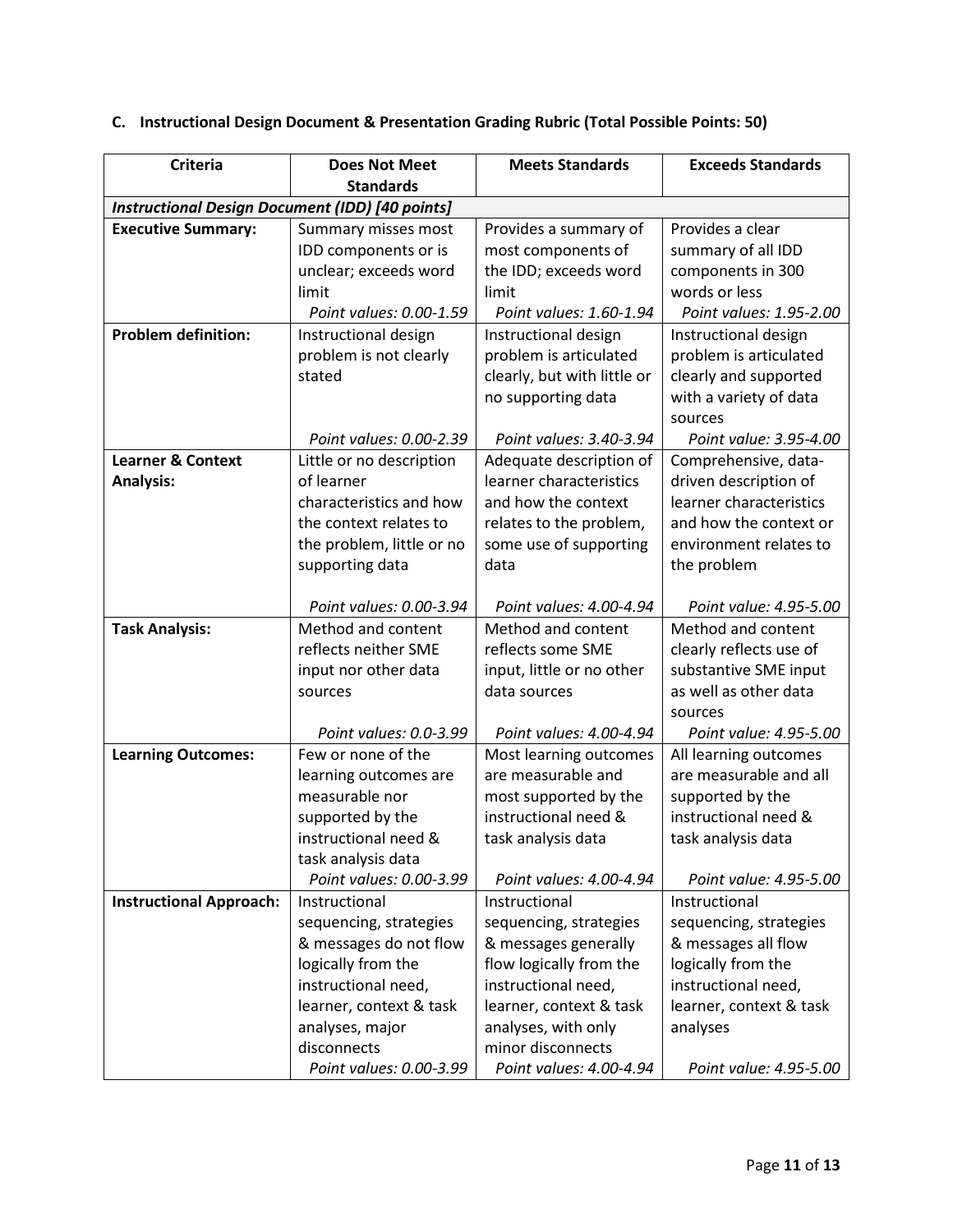| <b>Criteria</b>                          | <b>Does Not Meet</b>    | <b>Meets Standards</b>     | <b>Exceeds Standards</b> |
|------------------------------------------|-------------------------|----------------------------|--------------------------|
|                                          | <b>Standards</b>        |                            |                          |
| <b>Instructional Materials:</b>          | Choice of instructional | Choice of instructional    | Choice of instructional  |
|                                          | materials does not      | materials somewhat         | materials clearly        |
|                                          | reflect instructional   | reflects selected          | reflects selected        |
|                                          | approach                | instructional approach     | instructional approach   |
|                                          | Point values: 0.00-2.99 | Point values: 3.00-3.94    | Point value: 3.95-4.00   |
| <b>Formative &amp;</b>                   | Instructional design    | Instructional design       | Instructional design     |
| <b>Summative Evaluation:</b>             | document does not       | document contains a        | document contains        |
|                                          | contain a formative     | limited formative and      | both a comprehensive     |
|                                          | and/or summative        | summative evaluation       | formative & summative    |
|                                          | evaluation plan, no     | with little or no          | evaluation plan,         |
|                                          | supporting data sources | supporting data sources    | supported by a variety   |
|                                          |                         |                            | of data sources          |
|                                          | Point values: 0.00-3.99 | Point values: 4.00-4.94    | Point value: 4.95-5.00   |
| Organization:                            | Instructional design    | Structure of the           | Structure of the         |
|                                          | document is             | instructional design       | instructional design     |
|                                          | unstructured and hard   | document is generally      | document is clear and    |
|                                          | to follow               | clear, little or no use of | easy to follow, with use |
|                                          |                         | headings and sub-          | of accurate headings     |
|                                          |                         | headings                   | and sub-headings         |
|                                          | Point values: 0.00-2.39 | Point values: 2.40-2.94    | Point value: 2.95-3.00   |
| Language:                                | Rules of English        | Rules of English           | Rules of grammar,        |
|                                          | grammar, usage,         | grammar, usage,            | usage, spelling and      |
|                                          | spelling and            | spelling and               | punctuation are          |
|                                          | punctuation are not     | punctuation are            | followed consistently    |
|                                          | followed, multiple      | generally followed         | throughout the           |
|                                          | language errors         | throughout the             | instructional design     |
|                                          | throughout the          | instructional design       | document, no language    |
|                                          | instructional design    | document, one or two       | errors                   |
|                                          | document                | minor language errors      |                          |
|                                          | Point values: 0.00-2.39 | Point values: 2.40-2.94    | Point value: 2.95-3.00   |
| <b>In-Class Presentation [10 points]</b> |                         |                            |                          |
| <b>Project rationale:</b>                | Presenters do not offer | Presenters offer good      | Presenters offer         |
|                                          | reasons for selecting   | but not particularly       | compelling reasons for   |
|                                          | the team's topic        | compelling reasons for     | selecting the team's     |
|                                          |                         | selecting the team's       | topic                    |
|                                          |                         | topic                      |                          |
|                                          | Point values: 0.00-0.79 | Point values: 0.80-0.94    | Point value: 0.95-1.00   |
| <b>Process:</b>                          | Presenters do not       | Presenters articulate      | Presenters clearly       |
|                                          | articulate any of the   | some of the steps of the   | articulate all steps of  |
|                                          | steps of the process    | process used to develop    | the process used to      |
|                                          | used to develop their   | their solution             | develop their solution   |
|                                          | solution                |                            |                          |
|                                          | Point values: 0.00-1.59 | Point values: 1.60-1.94    | Point value: 1.95-2.00   |